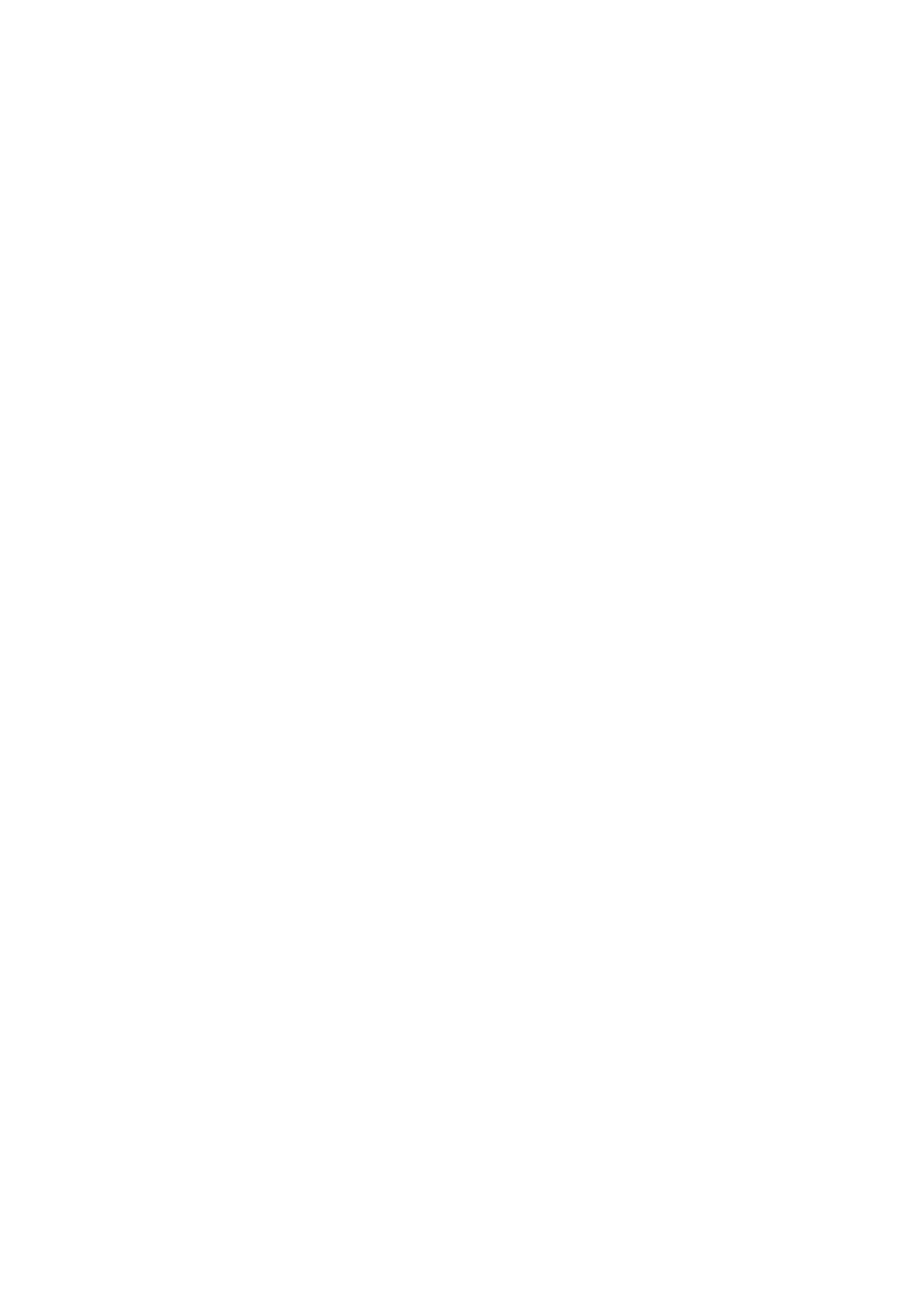

Ellan Vannin

# **BOARD OF CONSUMER AFFAIRS ACT 1981**

## Index

| <b>Section</b>                     |  | Page |
|------------------------------------|--|------|
| 1                                  |  |      |
| 2                                  |  |      |
| 3                                  |  |      |
| 4                                  |  |      |
| 5                                  |  |      |
| 6                                  |  |      |
|                                    |  |      |
| 8                                  |  |      |
| 9                                  |  |      |
| 10                                 |  |      |
| <b>SCHEDULE 1</b>                  |  | 7    |
| <b>SCHEDULE 2</b>                  |  | 7    |
| AMENDMENT OF CERTAIN ENACTMENTS    |  | 7    |
| <b>SCHEDULE 3</b>                  |  | 7    |
| <b>SCHEDULE 4</b>                  |  | 7    |
| <b>ENDNOTES</b>                    |  | 9    |
| <b>TABLE OF ENDNOTE REFERENCES</b> |  | 9    |

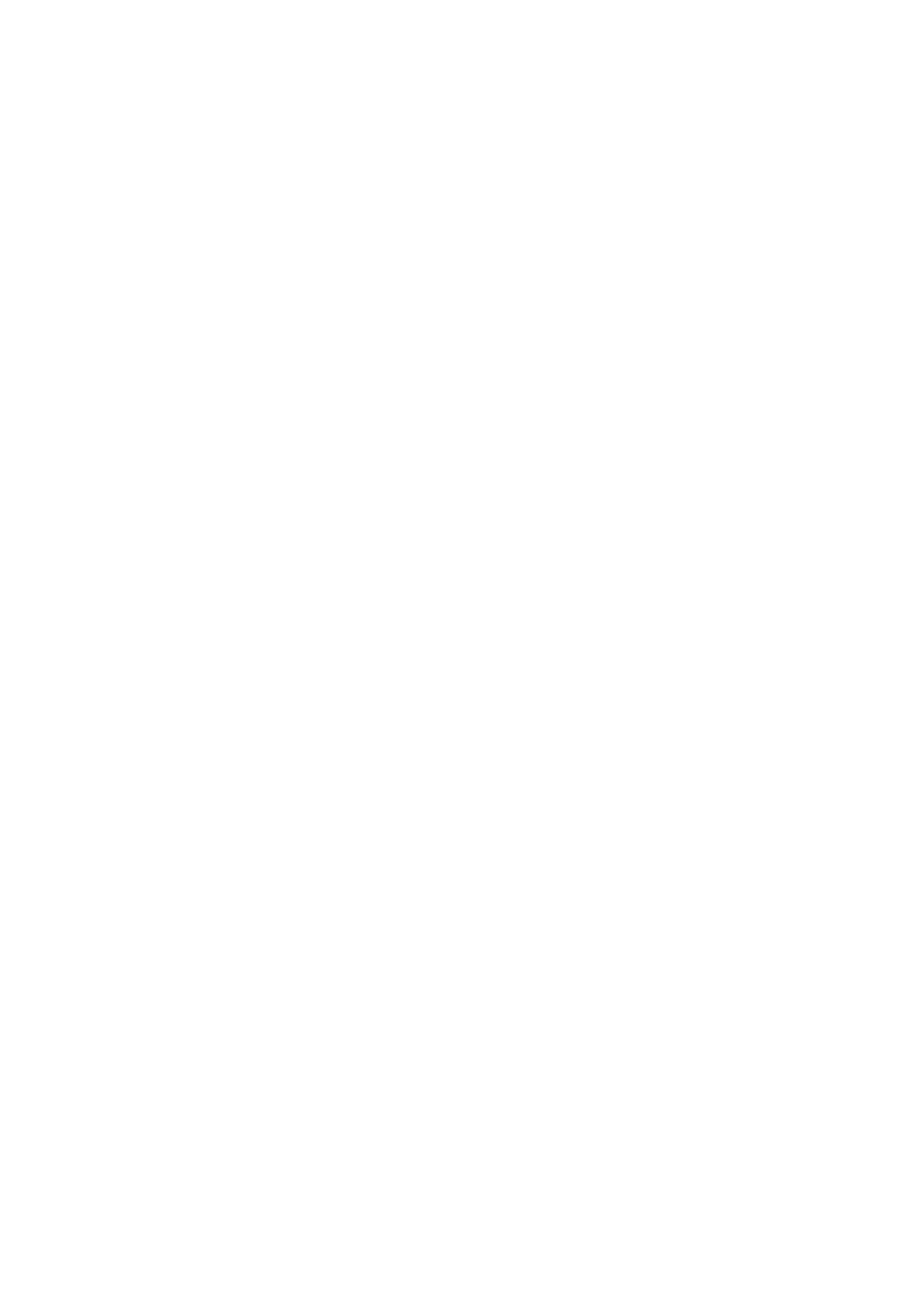

### **BOARD OF CONSUMER AFFAIRS ACT 1981**

*Received Royal Assent: 31 July 1981 Passed: 13 October 1981 Commenced: 15 December 1981*

**AN ACT** to provide for the establishment of a Board of Consumer Affairs; for the conferring of functions on that Board; for the abolition of the Consumer Council; and for connected purposes.

#### <span id="page-4-0"></span>**1 Isle of Man Office of Fair Trading**

- (1) As from the commencement of this Act, there shall be established a Statutory Board to be called the Isle of Man Office of Fair Trading (in this Act referred to as "**the Board**").**<sup>1</sup>**
- (2) [Repealed]**<sup>2</sup>**

#### <span id="page-4-1"></span>**2 [Repealed]**<sup>3</sup>

#### <span id="page-4-2"></span>**3 Constitution of the Board**

- (1) The Board shall consist of
	- (a) a chairman and a vice-chairman, who shall be members of Tynwald; and
	- (b) no more than 3 other persons, each capable of representing consumers in relation to the functions of the Board, who shall not be members of Tynwald.
- (2) The members of the Board shall be appointed by the Council of Ministers, subject to the approval of Tynwald.**<sup>4</sup>**

#### <span id="page-4-3"></span>**4 [Repealed]**<sup>5</sup>

#### <span id="page-4-4"></span>**5 Expenses**

Any expenses incurred by the Board shall be defrayed out of money provided by Tynwald.

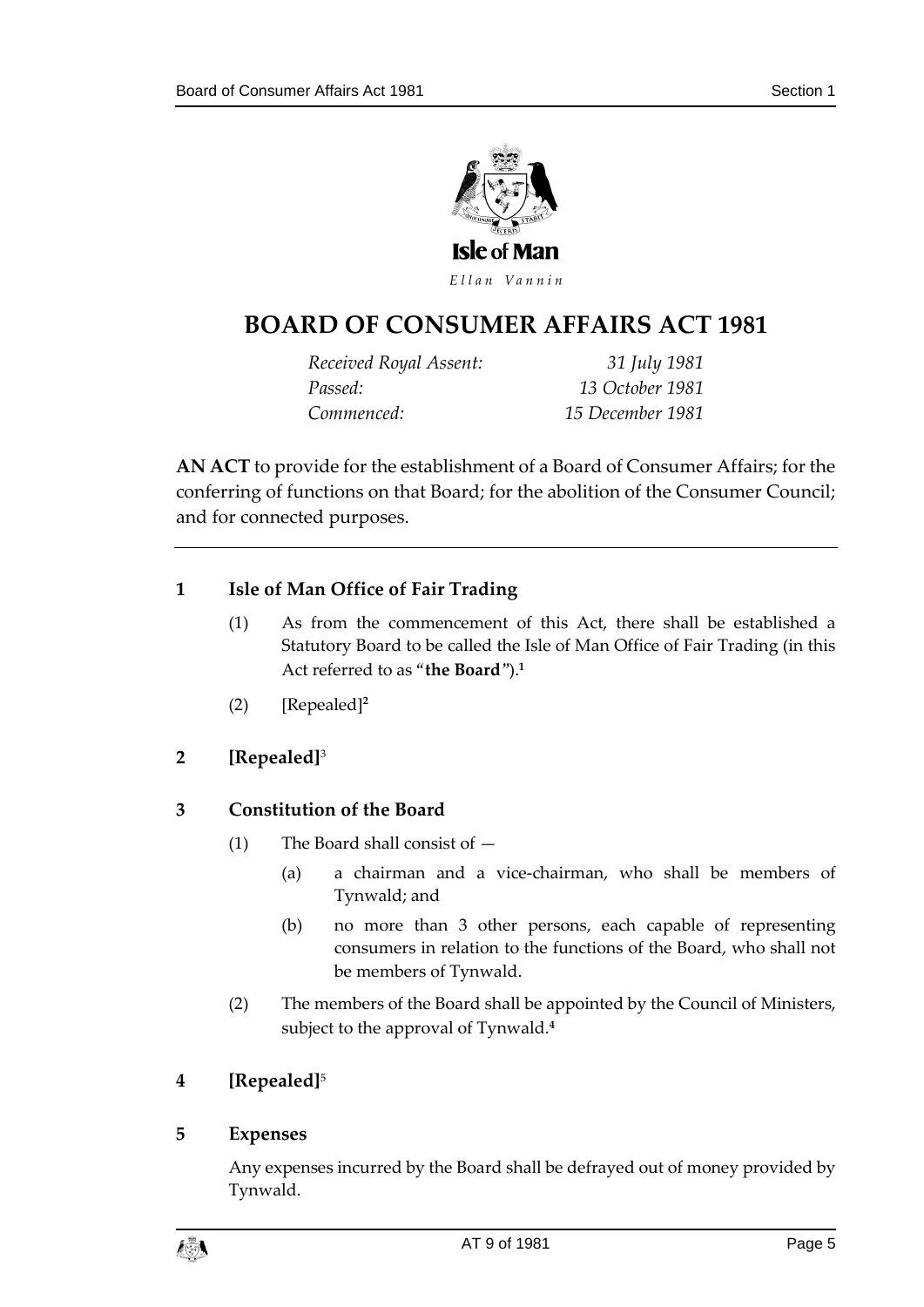#### <span id="page-5-0"></span>**6 Interpretation**

In this Act —

"**the Board**" has the meaning assigned to it by section 1(1);

#### "**the Public Analyst for the Isle of Man**" [Repealed]**<sup>6</sup>**

#### <span id="page-5-1"></span>**7 Amendments**

- (1) The enactments mentioned in Schedule 2 shall be amended in accordance with that Schedule.
- (2) Where, by virtue of any amendment made by this Act, any function of the Governor or of the Governor in Council is transferred to the Board, any pronoun referring to the Governor or the Governor in Council shall be modified accordingly.

#### <span id="page-5-2"></span>**8 Transitional and saving provisions**

The transitional and saving provisions in Schedule 3 shall have effect.

#### <span id="page-5-3"></span>**9 [Repealed]**<sup>7</sup>

#### <span id="page-5-4"></span>**10 Short title and commencement**

This Act may be cited as the Board of Consumer Affairs Act 1981 and shall come into operation on such day as the Governor in Council may by order appoint.**8**

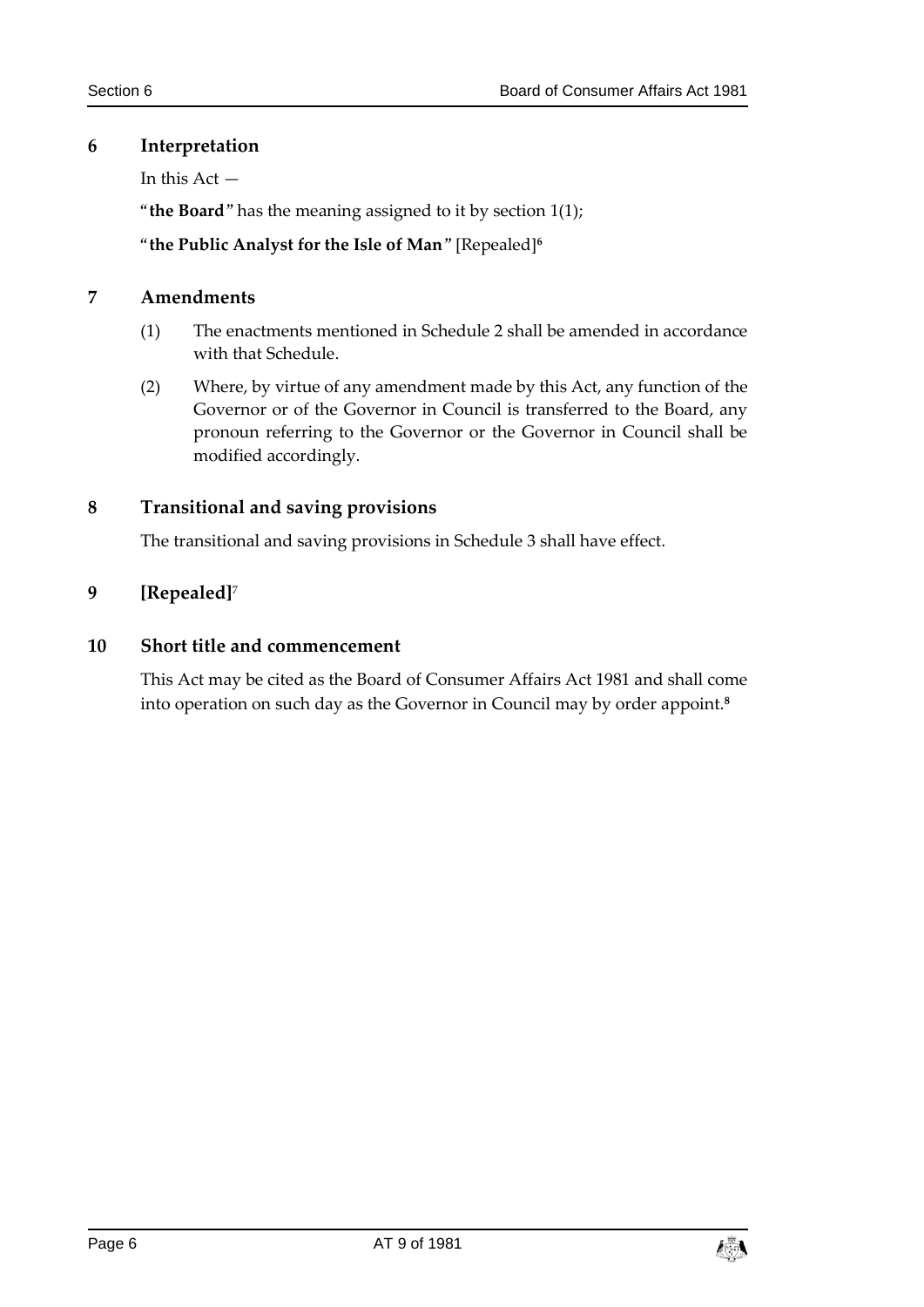#### **Schedule 1**<sup>9</sup>

#### **Schedule 2**

#### <span id="page-6-0"></span>**AMENDMENT OF CERTAIN ENACTMENTS**

Section 7

<span id="page-6-2"></span><span id="page-6-1"></span>[Sch 2 amended by Consumer Safety Act 1985 Sch 4, by Statute Law Revision Act 1986 Sch 2, by Miscellaneous Provisions Act 1986 Sch 2, by Statutory Boards Act 1987 Sch 4, by Weights and Measures Act 1989 Sch 5, by Payment of Members' Expenses Act 1989 Sch 2, by Consumer Protection Act 1991 Sch 5 and by Food Act 1996 Sch 5, and amends the following Acts-

Consumer Protection (Trade Descriptions) Act 1970 q.v.

<span id="page-6-4"></span><span id="page-6-3"></span>Price Marking Act 1976 q.v.]

#### **Schedule 3**<sup>10</sup>

#### **Schedule 4**11